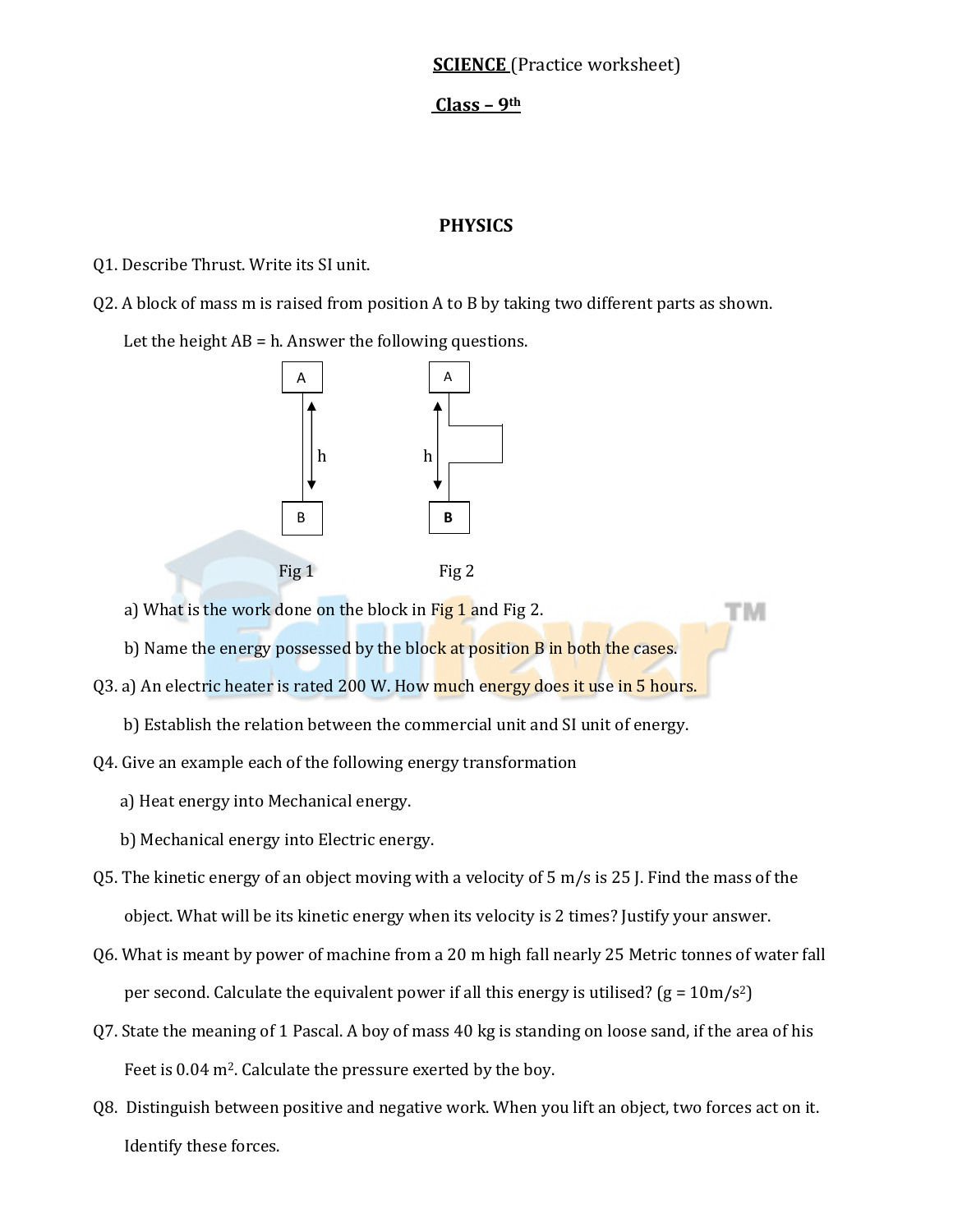Q9. State the difference between density and relative density.

Q10. Define the following terms. State its SI unit.

 a) Wavelength b) Time period c) Amplitude. 

тм

### **CHEMISTRY**

Q1. Water molecule has hydrogen and oxygen in the ratio of 1: 8 by mass. Find the ratio number of

atoms in the molecule.

Q2. a) Draw a diagram showing the observations made by Rutherford in alpha particles scattering experiments.

b) Why did Rutherford use a gold foil the experiment mentioned in part (a)?

c) List three conclusions drawn by Rutherford from his experiment. State three features of nuclear model of an atom put forward by Rutherford.

Q3. a) State the limitations of J.J. Thomson's model of an atom.

b) Define valency by taking the examples of magnesium  $(At, No: 12)$  and oxygen  $(At, No: 8)$ .

c) Describe Bohr's model of atom.

 $Q4. a)$ Calculate the number of particles in each of the following :

i)  $46$  g of Na atoms ii)  $8$  g of  $0_2$  molecule iii)  $0.1$  mole of carbon atoms.

b) Convert following into mole :

i)  $12 \text{ g of } 0_2 \text{ gas}$  ii)  $20 \text{ g of } \text{water}$  iii)  $22 \text{ g of } CO_2$ 

Q5. a) Give the relationship between mole, mass and Avogadro's number.

b) Write the chemical formula of the following compounds :

i) Hydrogen nitride ii) Hydrogen peroxide iii) Hydrogen carbide iv) Calcium fluoride v) Iron (II) bromide vi) Silver Iodide 

vii) Ammonium carbonate viii) Barium sulphate ix) Calcium phosphate

Q6. a) Calculate the molecular masses of the following compounds :

i) Acetic acid (CH<sub>3</sub>COOH) ii) Ethanol (C<sub>2</sub>H<sub>5</sub>OH) iii) Carbon dioxide

b) Calculate the mass of the following :

i)  $0.5$  mole of  $N_2$  gas(mass from mole of molecule)

ii) 0.5 mole of N atoms (mass from mole of atom)

iii)  $3.011 \times 10^{23}$  number of N atoms(mass from number)

iv)  $6.022 \times 10^{23}$  number of N<sub>2</sub> molecules (mass from number )

c) Calculate the number of particles in each of the following :

i)  $46$  g of Na atoms (number from mass)

ii)  $8$  g of  $0_2$  molecules ( number of molecules from mass)

iii) 0. 1 mole of carbon atoms ( number from given moles)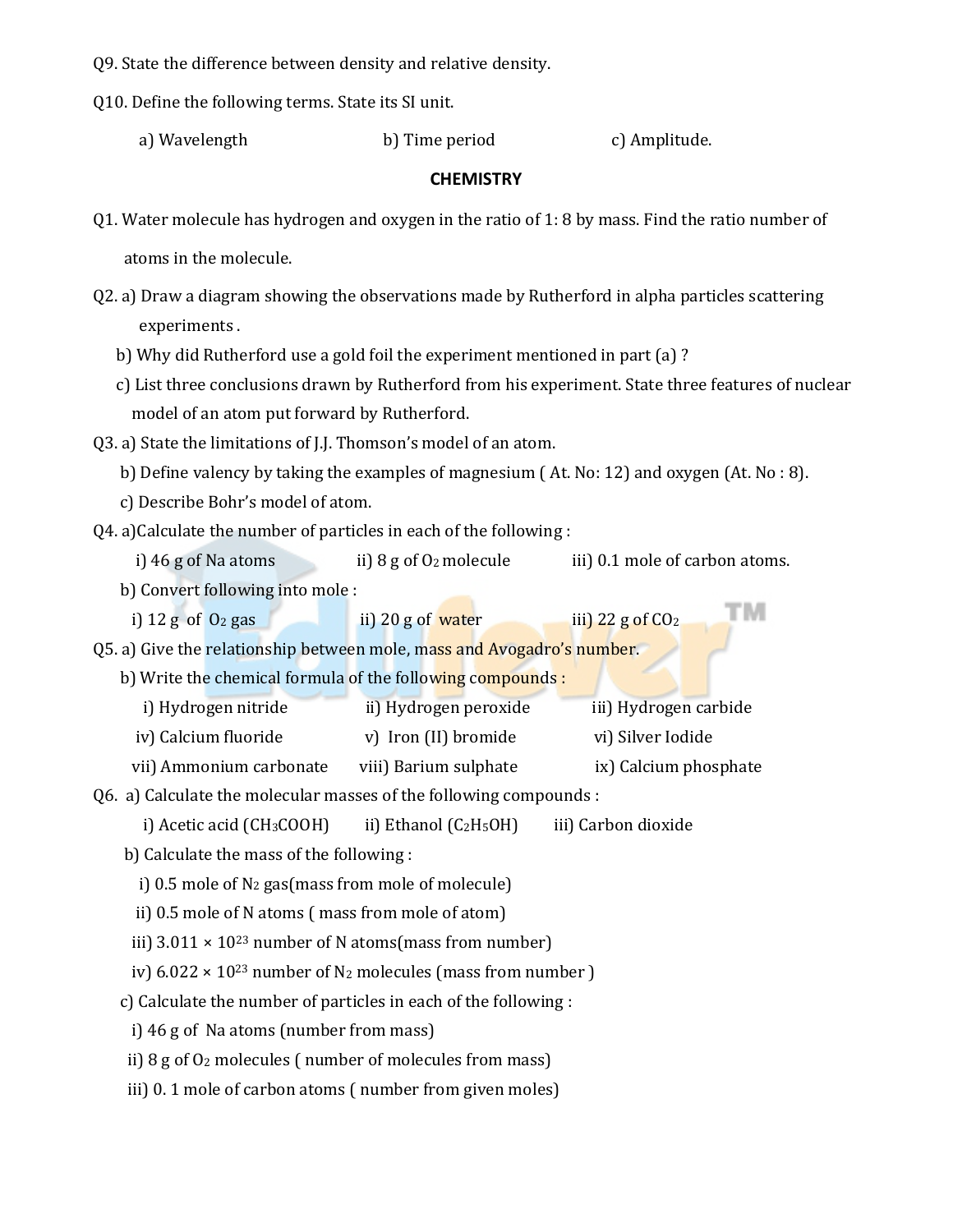Q7.a) Which of the following weighs most?

- i) 32 g of oxygen ii) 2.0 g of atoms of nitrogen
- iii)  $0.5$  mole of iron  $\qquad$   $\qquad$   $\qquad$   $\qquad$   $\qquad$   $\qquad$   $\qquad$   $\qquad$   $\qquad$   $\qquad$   $\qquad$   $\qquad$   $\qquad$   $\qquad$   $\qquad$   $\qquad$   $\qquad$   $\qquad$   $\qquad$   $\qquad$   $\qquad$   $\qquad$   $\qquad$   $\qquad$   $\qquad$   $\qquad$   $\qquad$   $\qquad$   $\qquad$   $\qquad$   $\qquad$   $\qquad$   $\qquad$
- b) Calculate the number of atoms in each of the following : (at. masses :  $H = 1$ ,  $S = 32$ ,  $Fe = 56$ )
- i)  $0.08 \text{ g}$  of hydrogen ii)  $0.008 \text{ g}$  of sulphur iii)  $0.8 \text{ g}$  of iron.

Q8.a) Write the names of the following compounds :

| i) $Ca_3N_2$                     | ii) $Mg(HCO3)2$               | iii) $(NH4)2CO3$      |
|----------------------------------|-------------------------------|-----------------------|
| iv) $\text{Zn}_3(\text{PO}_4)_3$ | v) $\text{Al}_2(\text{SO}_4)$ | vi) FeCl <sub>3</sub> |

- b) The average atomic mass of a sample of an element X is  $16.2$  u. What are the percentages of isotopes  $16X_8$  and  $18X_8$  in the sample.
- c) Elements A, B, C and D have atomic numbers 11, 8, 1 and 17 respectively. Give the chemical for formulae of the compounds formed between  $(i)$  A and D  $(i)$  B and C.
- Q9. Substances from A to E have in them, the distribution of electrons, neutrons and protons as follows :

| Substance | Electrons | Neutrons | Protons                     |
|-----------|-----------|----------|-----------------------------|
| л         |           |          |                             |
|           |           |          |                             |
|           | I 8       | 22       | 18                          |
|           | 17        | 20       |                             |
|           |           | ں ہ      | and the control of the con- |

Making use of these data find (i)a cation (ii) an anion (iii) a pair of isotopes (iv) an atom of noble gas.

Q10. a) The nuclear composition of two atomic species  $X$  and  $Y$  is as follows:

 X : 17 Protons , 18 Neutrons Y : 17 Protons , 20 Neutrons 

What are their (i) atomic numbers (ii) mass numbers ? What is the relation between these two Atomic species? Name the element or elements which they represent.

- b) An atom has electronic configuration of  $2, 8, 7$ :
- (i) What is the atomic number of the element?
- (ii) Which of the following elements have same number of valance electrons?
	- N (7), F (9), P (15) and Ar(18)

## **BIOLOGY**

Q1. Write a note on how forest influences the quality of our air, soil and water resources.

- Q2. Differentiate between phanerogams and cryptogams.
- Q3. a) Define nomenclature. Give the scientific name for peacock.
	- b) Who introduced the binominal nomenclature? Enlist the rules or conventions followed

while writing the scientific names.

Q4. Give one use of lichens.